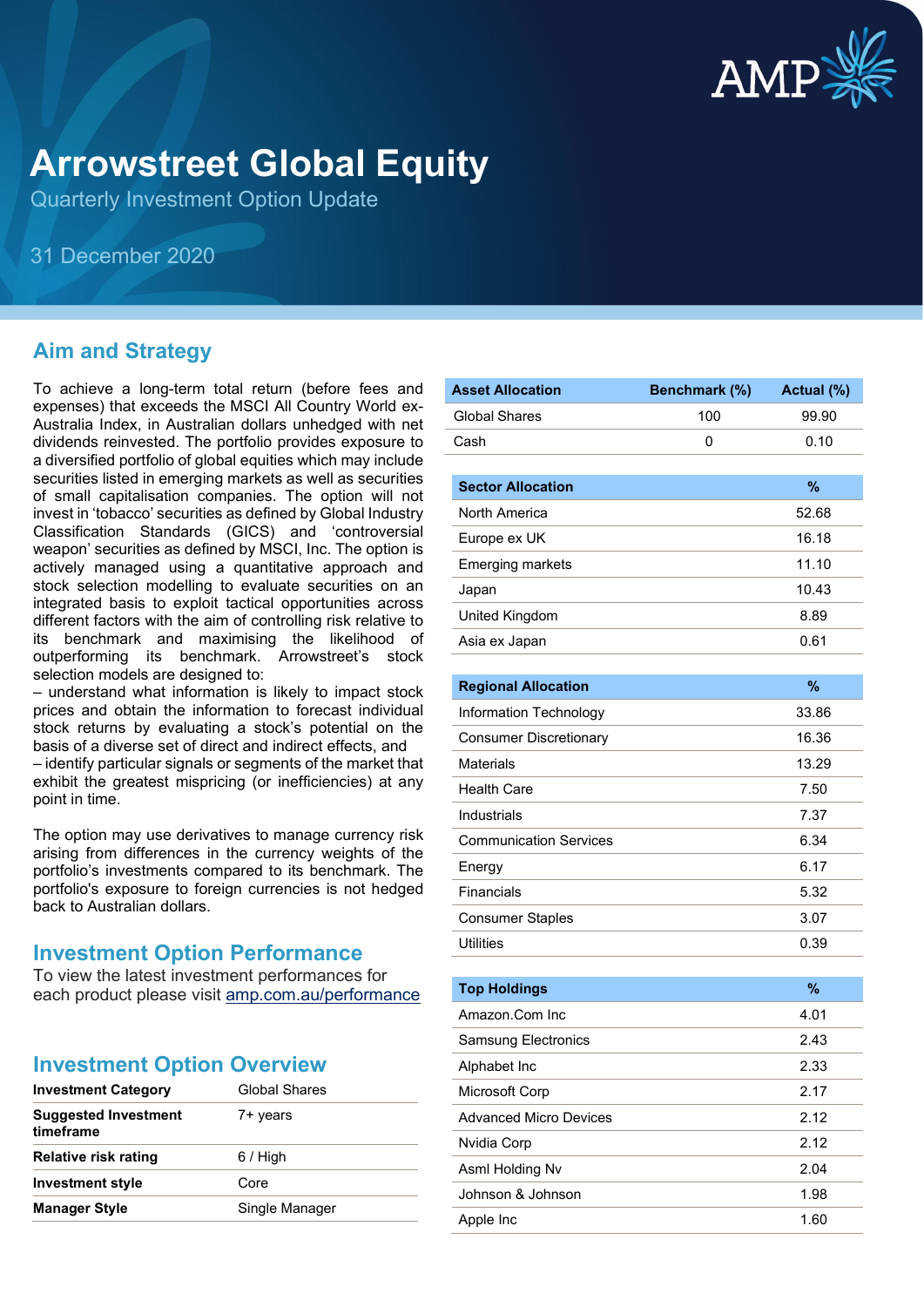#### **Investment Option Summary**

- The investment option outperformed the benchmark (gross of fees) in December 2020 with a rising Australian dollar offsetting what proved to be another strong month for global equities.
- Sector returns were mixed in December, with Information Technology, Materials and Financials moving higher, while Real Estate, Utilities, and Industrials declined. Materials was the top relative contributor for the Fund, driven by overweight positioning and positive selection in Russian Materials. Information Technology was also a positive relative contributor, owing to an overweight to South Korean IT. Consumer Staples was the Fund's largest relative detractor, driven by negative selection in US Consumer Staples.
- Regional returns also varied, with the US and Japan moving lower, while emerging markets, including South Korea, India and Brazil, contributed positively to returns. The Fund's largest relative contributor at a country level was the US, driven by positive selection and underweight positioning in US Health Care. South Korea also contributed positively on a relative basis, as a result of overweight positioning in South Korean IT, as mentioned. China was the largest relative detractor, owing to underweight positioning in Chinese Health Care and Chinese IT.
- Arrowstreet employs a quantitative benchmark-aware approach, dynamically taking overweight and underweight positions in countries, sectors, and individual stocks, with the aim of achieving long-term outperformance of the Benchmark. Arrowstreet's core investment style seeks to outperform during a broad range of market environments, and its systematic quantitative approach allows Arrowstreet to react quickly through market volatility.

#### **Market Commentary**

After a shaky start to the fourth quarter, equities rallied significantly across regions into the end of an historic year. COVID cases continued to rise at alarming rates, leading to stricter restrictions and lockdowns around the world; however, the market saw resolutions to many issues that had previously dampened risk appetite. In November, data from late-stage clinical trials suggested high efficacy in multiple COVID-19 vaccines, and a dramatic US election concluded with Democratic presidential nominee Joe Biden defeating incumbent Donald Trump. These two developments, viewed positively by investors, led to sharp reversals in market and factor performance, with distressed value and small cap stocks, particularly in industries hit hard by the virus, outperforming, and high momentum and quality stocks underperforming; November 9 saw one of the largest daily momentum losses in history. While this rotation normalised somewhat, generic value significantly outperformed generic momentum and quality for the quarter. Economic growth continued to recover from second quarter lows, particularly in China, supporting commodity prices. Central banks maintained accommodative policy and by the end of the quarter both the US and the European Union made significant progress on fiscal stimulus measures as well.